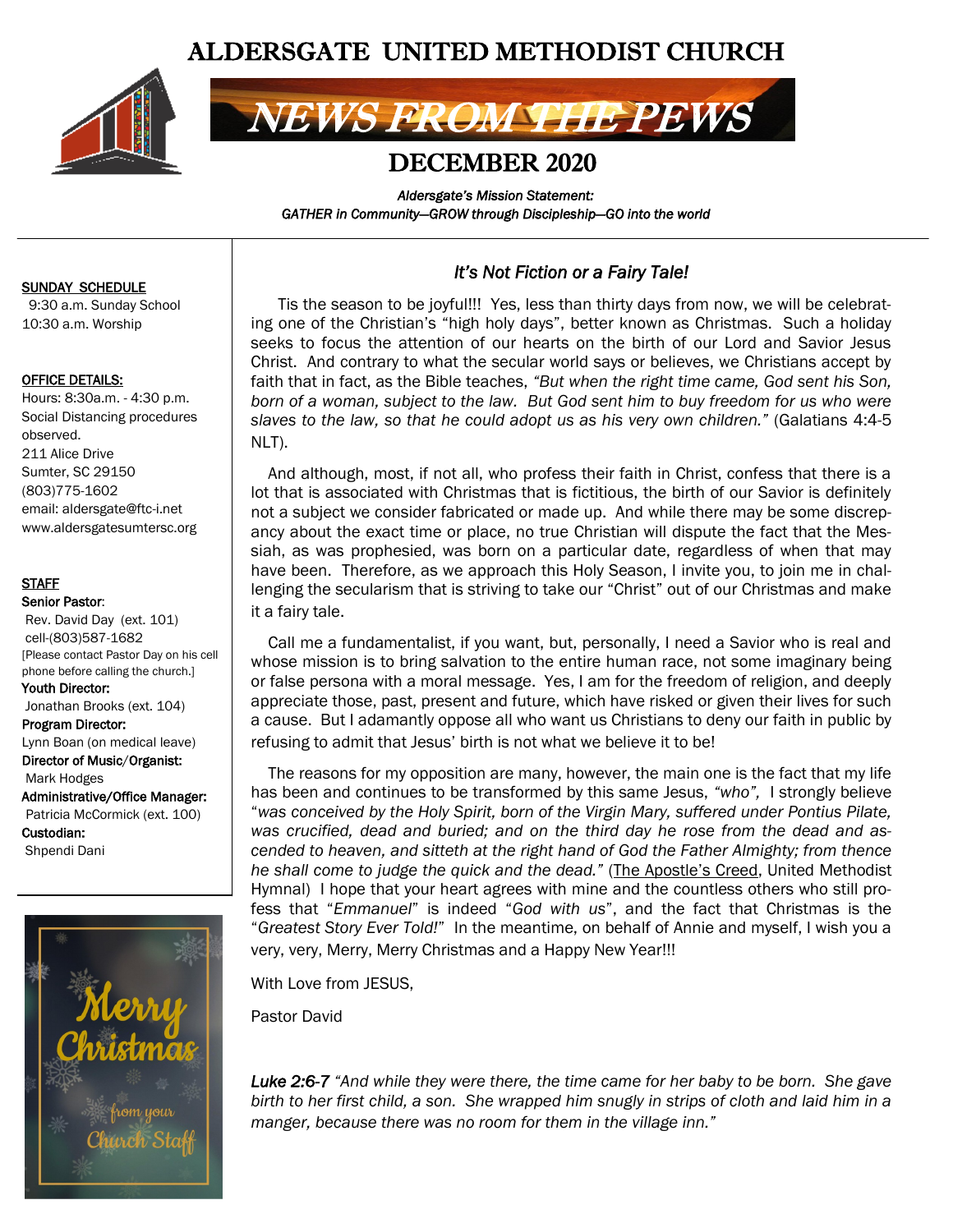

- 02 Linda Gohn 18 Melissa Davis 02 Kim Seebeck 19 Lynn Boan 03 Fay Cook 21 Chip Hanzlik 04 Dick Davis 21 Nancy Hodge 09 Caleb Brady 24 Betty Taylor 09 Anna Polston 27 Jill Bennett 10 Judy Shuping 27 Jordan Todus 16 Dewey Jones 28 Amy Graves 17 Bobbie Land 30 Frank Edwards 17 Ruby O'Neal
- 07 Bill Johnson 21 Marcell Merolli



Norm & Betty Taylor, Betty Hodges, Lynn Boan, Morgan White (deployed), Carey Player, Jim Wilkinson, Rudy Miller, Larry & Garland Nettles, Mark Goldstein

Remember all our homebound members, military, and our nation's leaders.



Visit their website at www.redcrossblood.org and enter sponsor code: Aldersgate Sumter or use 29150 to make an appointment.



Happy December! Our youth (grades 6<sup>th</sup>-12<sup>th</sup>) are continuing to meet on Sunday and Wednesday evenings, typically from 6:30-8pm; however, we will not meet on Dec. 23<sup>rd</sup> (Christmas Break).

We will be continuing our Gospel Project bible study on Wednesday nights this Fall through Dec. 9<sup>th</sup>, where we will be finish discussing the life of King David, and we'll finish our devotional series in Mark on Sunday nights. We will also have a Youth Christmas Party on Dec 16<sup>th</sup> and a NYE Lock -In on Dec 31st.

Our youth Sunday School is currently joining with Jason and Leanna's young adult group in the Light the Way class from 10:10 to 10:50am on Sunday mornings.

Finally, this month, the youth will be selling \$10 discount cards to raise money for their ski trip in January. The cards will be good thru Dec. 2021. See Jon or a youth to purchase a card!



The UMM are sponsoring movie night from 6:00-8:00 p.m. on Saturday, December 5th. Come and enjoy "It's A Charlie Brown's

Christmas" and "Polar Express". Remember to bring a chair and blanket.

## CHRISTMAS TREE LIGHTING



Join us as we light the tree on the front lawn Sunday evening, December 6, at 6:00 p.m. We will sing a few Christmas Carols and have a short devotion.



Church Care Taker for the month of December is Marty Hendrix.